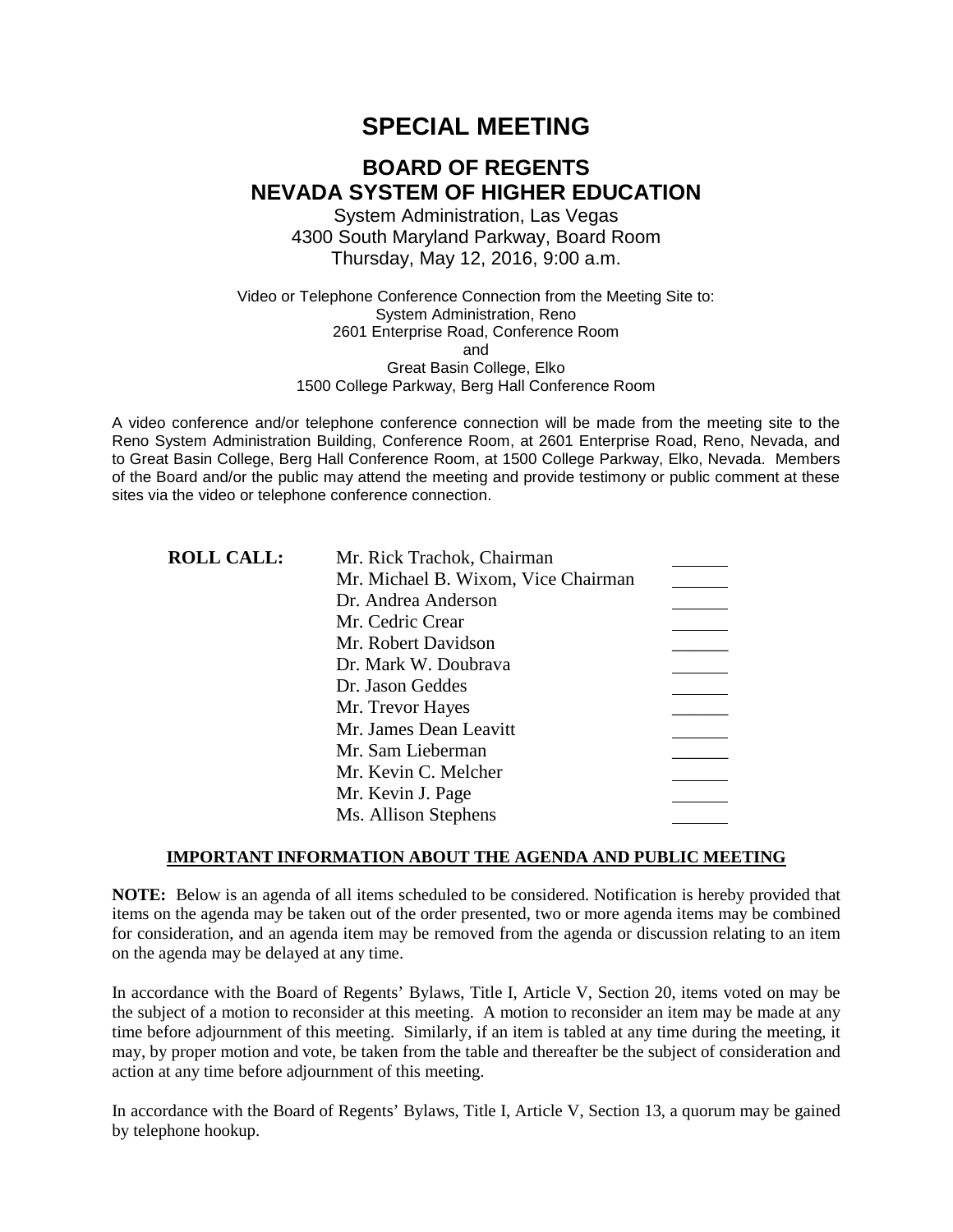Some agenda items are noted as having accompanying reference material. Reference material may be accessed on the electronic version of the agenda by clicking the reference link associated with a particular item. The agenda and associated reference material may also be accessed on the Internet by visiting the Board of Regents' website at:

<http://system.nevada.edu/Nshe/index.cfm/administration/board-of-regents/meeting-agendas/>

Many public libraries have publicly accessible computer terminals. Copies of the reference material and any additional support materials that are submitted to the Board of Regents' Office and then distributed to the members of the Board of Regents after the mailing of this agenda but before the meeting, will be made available as follows: 1. Copies of any such materials are available at the Board of Regents' Office at 2601 Enterprise Road, Reno, Nevada and the Board of Regents' Office at 4300 South Maryland Parkway, Las Vegas, Nevada. A copy may be requested by calling Keri Nikolajewski at (702) 889-8426; 2. Copies of any such materials will also be available at the meeting site.

Reasonable efforts will be made to assist and accommodate physically disabled persons attending the meeting. Please call the Board Office at (775) 784-4958 in advance so that arrangements may be made.

## **CALL TO ORDER – ROLL CALL**

### **PLEDGE OF ALLEGIANCE**

### **1. PUBLIC COMMENT INFORMATION ONLY**

Public comment will be taken during this agenda item. No action may be taken on a matter raised under this item until the matter is included on an agenda as an item on which action may be taken. Comments will be limited to two minutes per person. Persons making comment will be asked to begin by stating their name for the record and to spell their last name. The Board Chair may elect to allow additional public comment on a specific agenda item when that agenda item is being considered.

In accordance with Attorney General Opinion No. 00-047, as restated in the Attorney General's Open Meeting Law Manual, the Board Chair may prohibit comment if the content of that comment is a topic that is not relevant to, or within the authority of, the Board of Regents, or if the content is willfully disruptive of the meeting by being irrelevant, repetitious, slanderous, offensive, inflammatory, irrational or amounting to personal attacks or interfering with the rights of other speakers.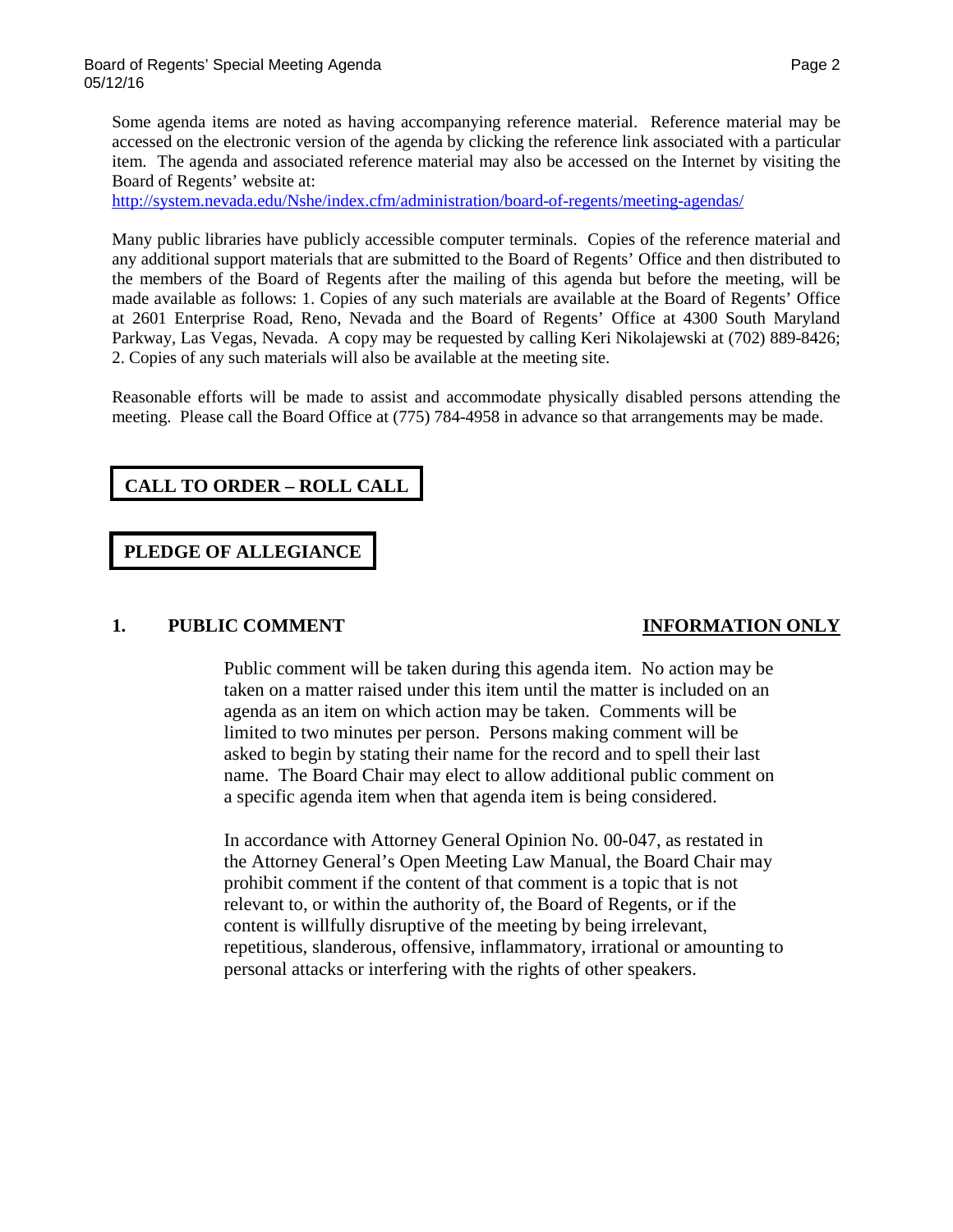### **2. REVIEW OF NSHE'S PARTICIPATION IN FOR POSSIBLE ACTION DEVELOPMENT OF THE NEW FUNDING FORMULA FOR HIGHER EDUCATION**

The Board will review and discuss issues which have arisen regarding NSHE's participation in the legislative Interim Study on the Funding of Higher Education, 2011-2012. Chancellor Daniel J. Klaich hired the National Center for Higher Education Management Systems (NCHEMS) to assist NSHE in the development of a new funding model for the System. The minutes of the legislative Committee and its Funding Formula Subcommittee (the "Subcommittee") reflect references to and discussion regarding NCHEMS' work. Chancellor Klaich submitted a Memorandum to the Committee to Study the Funding of Higher Education – Members, regarding "Funding Formula Information." *[\(Ref. BOR-2a\)](http://system.nevada.edu/tasks/sites/Nshe/assets/File/BoardOfRegents/Agendas/2016/may-mtgs/bor-refs-512/BOR-2a.pdf)* The Memorandum transmitted a copy of a Memorandum from Dennis P. Jones, President of NCHEMS to Daniel J. Klaich, Chancellor, dated August 23, 2012, regarding "Nevada's Discipline Matrix" ("NCHEMS Memo"). The Board's review and discussion will include but not be limited to:

- NSHE's participation in the legislative Interim Study;
- The process followed by the Chancellor to develop a funding formula proposal from NSHE;
- The hiring of NCHEMS as a consultant;
- The disclosure to the legislative Committee and Subcommittee regarding NCHEMS' relationship with NSHE; and
- The drafting of the NCHEMS Memo.

The Board will hear from Chancellor Klaich and, possibly, other NSHE staff regarding these matters. The Board will accept comments from members of the Interim Study Committee. The Board may consider the foregoing, as well as any other matters pertaining to NSHE's participation in the development of the new funding formula and may take action, including but not limited to:

- Requesting additional review of these matters;
- Directing the development of policy and/or procedure regarding:
	- o Hiring and use of outside consultants;
	- o Working and communicating with legislative committees or other outside agencies;
	- o Internal processes for development of budget and other legislative priorities; and

*(continued on next page)*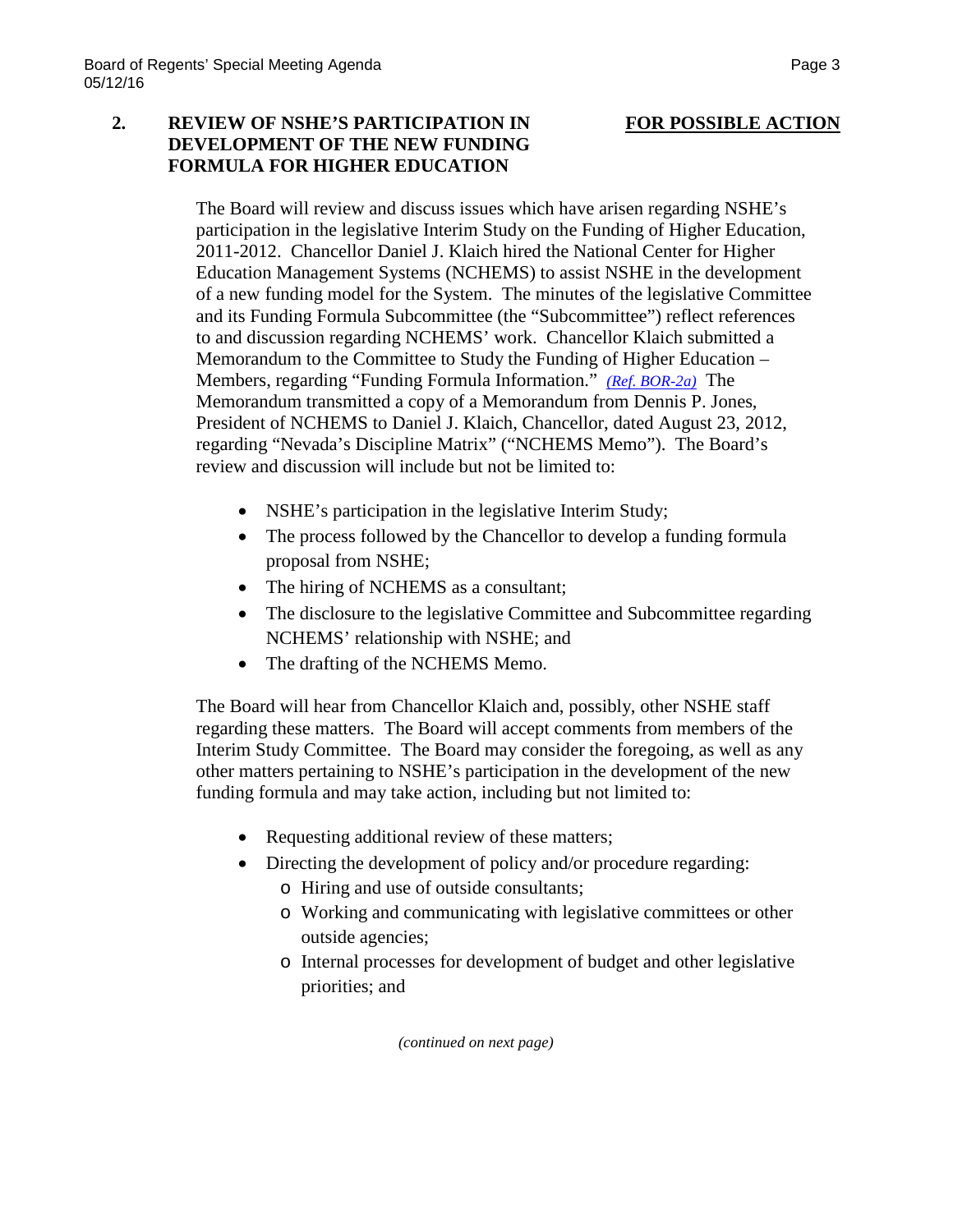### **2. REVIEW OF NSHE'S PARTICIPATION IN FOR POSSIBLE ACTION DEVELOPMENT OF THE NEW FUNDING FORMULA FOR HIGHER EDUCATION –** *(continued)*

• Administrative action, which pursuant to NRS 241.033 and NRS 241.034, may include a review of the Chancellor's competence, alleged misconduct, character and mental or physical health. In compliance with the provisions of NRS 241.033 and NRS 241.034, without further notice to the Chancellor and in accordance with the Chancellor's contract *[\(Ref. BOR-2b\)](http://system.nevada.edu/tasks/sites/Nshe/assets/File/BoardOfRegents/Agendas/2016/may-mtgs/bor-refs-512/BOR-2b.pdf)*, the Board may take any and all administrative action(s) against the Chancellor in accordance with the terms of the Chancellor's contract and NSHE's policies if the Board determines that such administrative action(s) is/are warranted, including, without limitation, termination of the contract for convenience, initiation of the process to terminate the contract for cause, reassignment to another position within NSHE, approval of a negotiated resolution or direction to negotiate and present any mutually agreed upon resolution for the Board's approval at a future meeting.

### **3. NEW BUSINESS INFORMATION ONLY**

Items for consideration at future meetings may be suggested. Any discussion of an item under "New Business" is limited to description and clarification of the subject matter of the item, which may include the reasons for the request.

## **4. PUBLIC COMMENT INFORMATION ONLY**

Public comment will be taken during this agenda item. No action may be taken on a matter raised under this item until the matter is included on an agenda as an item on which action may be taken. Comments will be limited to two minutes per person. Persons making comment will be asked to begin by stating their name for the record and to spell their last name. The Board Chair may elect to allow additional public comment on a specific agenda item when that agenda item is being considered.

In accordance with Attorney General Opinion No. 00-047, as restated in the Attorney General's Open Meeting Law Manual, the Board Chair may prohibit comment if the content of that comment is a topic that is not relevant to, or within the authority of, the Board of Regents, or if the content is willfully disruptive of the meeting by being irrelevant, repetitious, slanderous, offensive, inflammatory, irrational or amounting to personal attacks or interfering with the rights of other speakers.